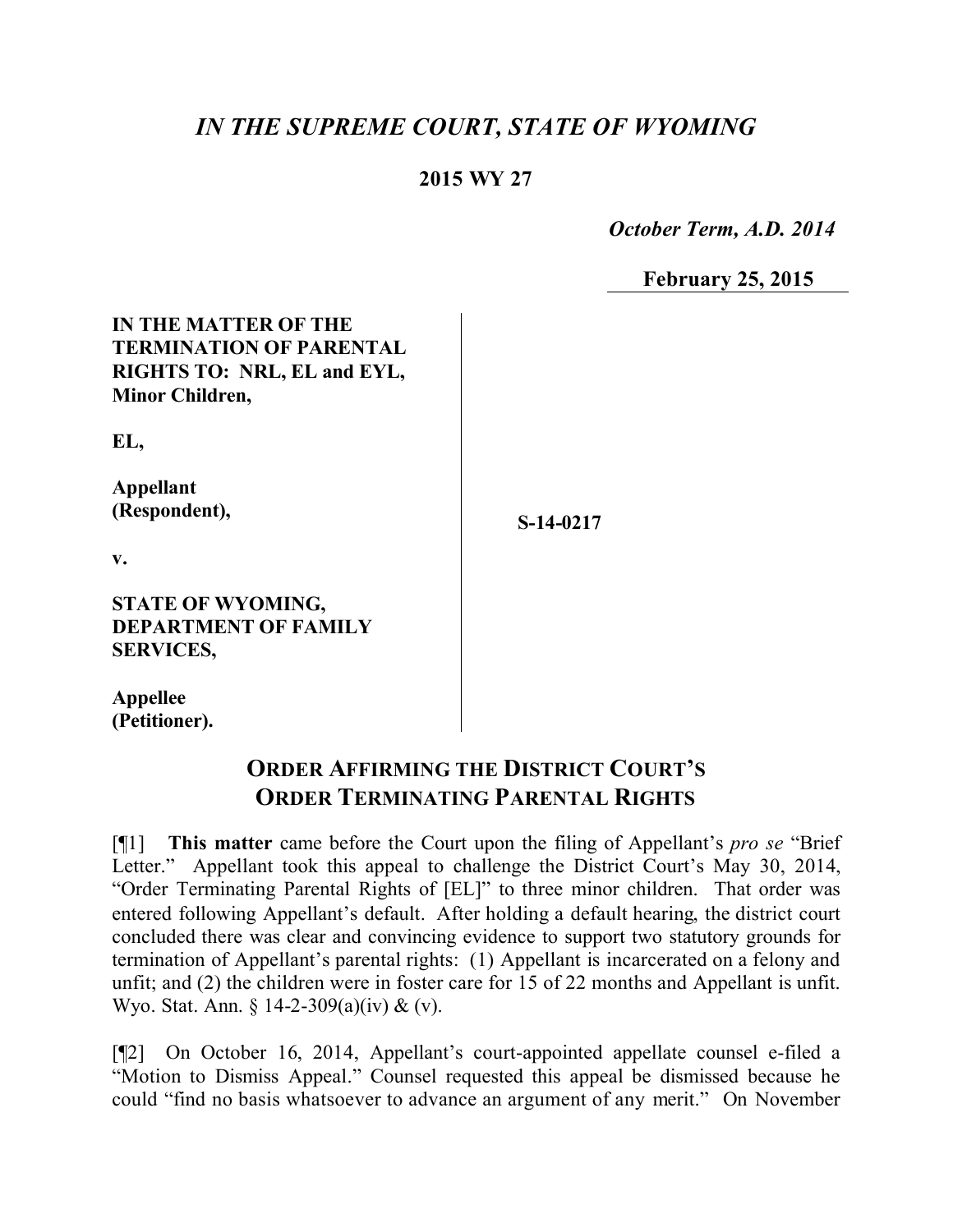18, 2014, this Court denied the motion to dismiss. This Court wrote that, "if counsel continues to desire to withdraw from this matter, the *Anders* [*v. California*, 386 U.S. 738, 744, 87 S.Ct. 1396, 1400, 18 L.Ed.2d 493 (1967)] briefing procedure (which this Court uses in criminal cases) should be followed here."

[¶3] Now, this Court will take the opportunity to formally announce that it permits the filing of *Anders* briefs by counsel appointed to represent parents in appeals from orders terminating parental rights. After close study of the issue, this Court finds it should join the majority of jurisdictions and allow such briefs. In *A.C. v. Cabinet for Health & Family Servs.*, 362 S.W.3d 361, 367-68 (Ky. Ct. App. 2012), the court wrote:

Courts in many states have grappled with the issue of *Anders'*  applicability to appeals in termination cases and, while a split exists among those jurisdictions, most have concluded *Anders* procedures are appropriate in and extend to appeals from orders terminating parental rights. *State ex rel. D.A.G.*, 935 So.2d 216, 218 (La. App. 1st Cir. 2006); *In the Matter of Justina Rose D.*, 28 A.D.3d 659, 813 N.Y.S.2d 229, 231 (N.Y. 2006); *Linker-Flores v. Arkansas Dep't of Human Services*, 359 Ark. 131, 194 S.W.3d 739, 747 (Ark. 2004); *People ex rel. S.D. Dep't of Social Services*, 2004 SD 39, 678 N.W.2d 594, 598 (S.D. 2004); *In re D.E.S.*, 135 S.W.3d 326, 330 (Tex. App. Houston 14th Dist. 2004); *In re H.E.*, 2002 MT 257, 312 Mont. 182, 59 P.3d 29, 32 (Mont. 2002); *State ex rel. Children, Youth and Fam. Dep't v. Alicia P.*, 1999 NMCA 98, 127 N.M. 664, 986 P.2d 460, 462 (N.M. 1998); *L.C. v. State*, 963 P.2d 761, 764 (Utah App. 1998); *J.K. v. Lee County Dep't of Human Resources*, 668 So.2d 813, 816 (Ala. Civ. App. 1995); *Debra M. v. Dane County Human Services*, 185 Wis. 2d 918, 520 N.W.2d 291 (Wis. App. 1994) (Table); *In re Shanbash C.*, 1994 Conn. Super. LEXIS 2558, 1994 WL 567859, at \*9 (Conn. Super. Ct. Sept. 29, 1994); *In re V.E.*, 417 Pa. Super. 68, 611 A.2d 1267, 1275 (Pa. 1992); *Morris v. Lucas County Children Services Bd.*, 49 Ohio App. 3d 86, 550 N.E.2d 980, 981 (Ohio App. 1989); *Matter of Keller*, 138 Ill. App. 3d 746, 486 N.E.2d 291, 292, 93 Ill. Dec. 190 (Ill. 1985).

In so concluding, many states reasoned that the nature of the case,

*i.e.*, civil rather than criminal, makes no difference in the duties court-appointed counsel owes his or her client. From counsel's perspective, counsel's duty to competently and diligently represent the client is exactly the same in a civil appeal from an order terminating parental rights as in an appeal from a criminal conviction. Moreover, in both criminal and termination of parental rights cases, counsel may conclude, after thoroughly and conscientiously examining the